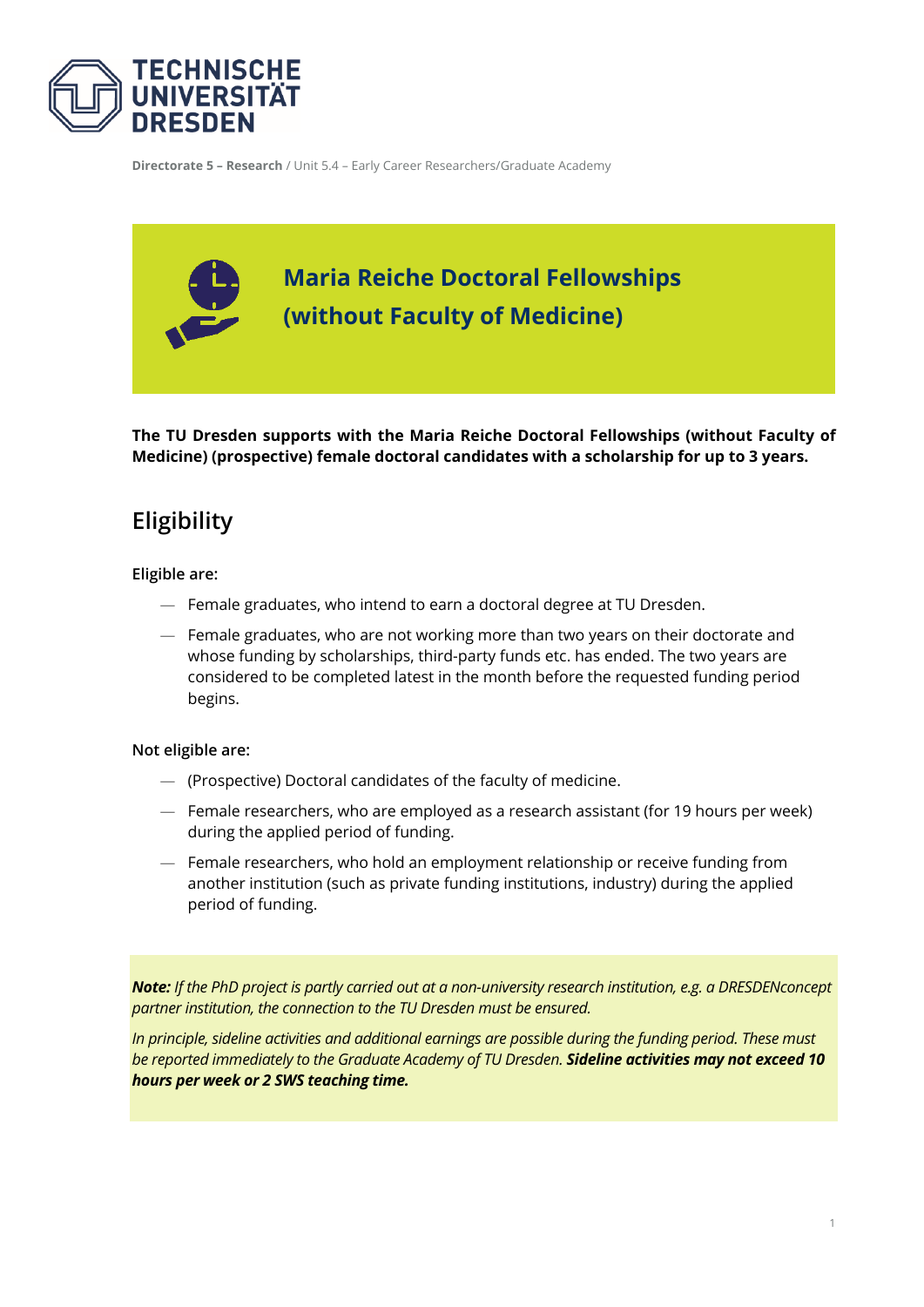# **Duration & Extent of Funding**

The fellowships will be granted under the condition that TU Dresden will receive the required financial means from the Federal Government and the Federal State of Saxony.

The **maximum funding period is 36 months**. The scholarship funding ends with the month in which the dissertation thesis is submitted, at the latest after three years. An extension is not possible.

The **monthly funding consists of a scholarship rate of EUR 1,365.00** and if applicable, a family allowance of EUR 400.00 for the first and EUR 100.00 for each additional child.

**Earliest start of funding: 1st October** 

**Latest start of funding:** 1<sup>st</sup> March of the upcoming year

*Note: Funding initially will only be granted for one year. It has to be applied for an extension of funding for the upcoming year at least three months before the preceding funding year ends.*

## **Application & Deadline**

The application has to be submitted electronically within the deadline and as **one PDF-file** (exception: Letters of Recommendation) via e-mail to **graduiertenakademie@tu-dresden.de** with the subject "Maria Reiche Doctoral Fellowships".

### **Application deadline\*: 31st March**

*\* If the end of a period falls on a Saturday, Sunday or public holiday, the period ends at the end of the next working day.*

*Note: Missing, incomplete or incorrect documents cannot be submitted/resubmitted after the application deadline. Incomplete applications cannot be taken into consideration. Please note: As well the required Letters of Recommendation have to reach the Graduate Academy in due time.* 

*Approximately three weeks after the application deadline you will receive an acknowledgement of receipt. Notification of funding is generally made after about twelfe weeks of the respective deadline for applications. Please refrain from telephone inquiries in this time.* 

*The membership at Graduate Academy is mandatory when applying for funding or has to be requested within two months' time after funding approval.*

*Further information on GA membership is available at: [www.tu-dresden.de/ga](http://www.tu-dresden.de/ga)*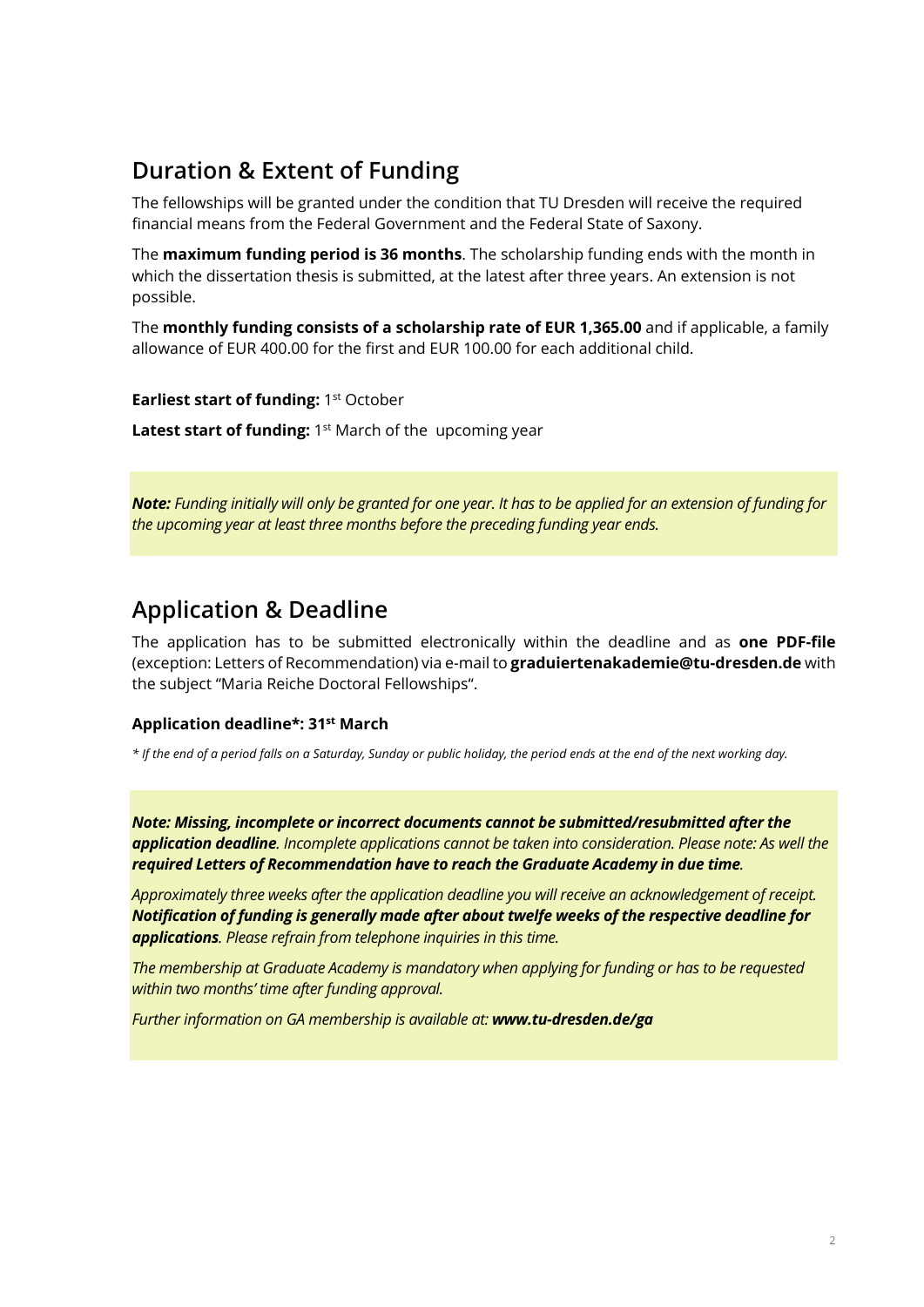# **Application Documents**

### **Checklist for a complete application:**

- A signed and scanned copy of the **online application form**\* [Please note: Intermediate digital storage of data is not possible]
- **Tabular resume** (CV) incl. list of publications, previous teaching activities and description of the scientific career
- **Copy of the latest university degree** and if applicable, a current overview of grades (if applicable, a copy of a certified English translation of the certificate if it is in a foreign language)
- **Letter of motivation** (max. 2 pages)
- **Description of the research project** (max. 7 pages):
	- problem statement, explanation and aim of the planned project
	- description of the topic related to the state of the art in the discipline (literature review)
	- preparatory work
	- detailed explanation of the single work packages and a time schedule for the requested funding period
- **Confirmation letter of acceptance as a doctoral candidate** by the faculty or Certificate of enrollment (can be handed in within two months' time after funding has started)
- $\Box$  If applicable, documents relating to a current grant/funding/work contract
- $\Box$  In case of a sideline activity during funding period: confirmation that the sideline activity will not exceed 10 hours per week or 2 SWS and that incidentally, the applicant will be fully dedicated to the progress of the PhD project
- If applicable, **statement of family situation**:
	- Copy of children's birth certificates
	- Declaration of second parent, if or which scholarship is received
	- Proof of special additional burden (e.g. nursing relatives)
- **First Letter of Recommendation\*:** to be handed in by the **first Academic Supervisor or Young Investigator,** who signed/will sign the supervision agreement
- **Second Letter of Recommendation\*:** to be handed in by a second Academic Supervisor, Researcher at postdoctoral level or a junior research group leader

*\* Document as download available online on the GA Program website.*

*Note: The application documents can be submitted in German or English.*